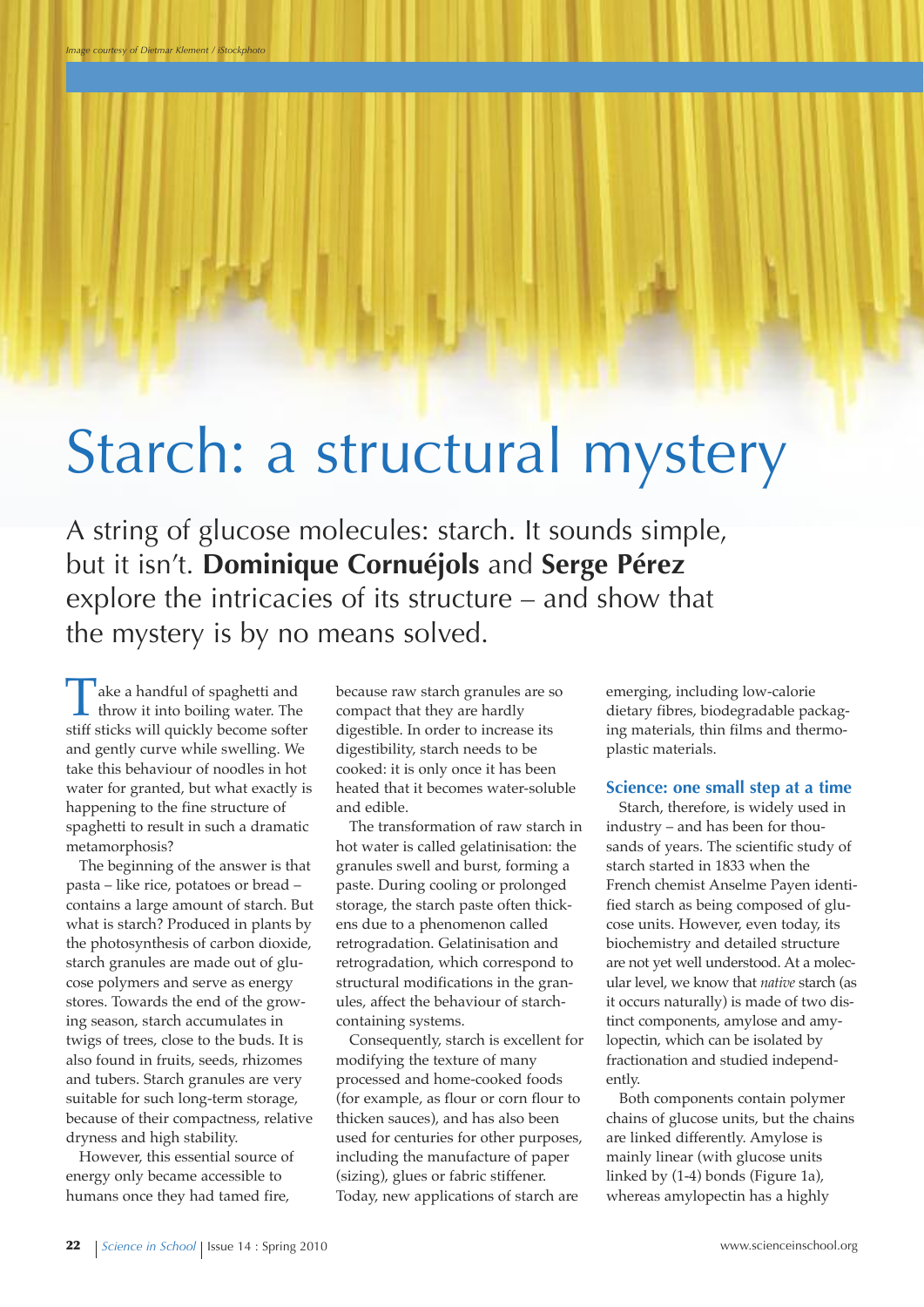**R**

**EvIE**

**W**

The ultra structure of starch is not often considered, but this article describes how the components of starch – amylose and amylopectin – form the complicated levels of structure within the polymer. The article could be used as extension work in a lesson on starch digestion or measurement. It could also be used as an example of the use of the technique of X-ray diffraction or polarising light microscopy. Posters could be made (or homework set) on the uses of starch in industry, with each group taking a different use. Methods for producing and / or assaying starch in industry could be investigated. Comprehension questions could be set; for example:

- 1. Starch is made up of 2 components that are:
- a) Amylase and amylopectin
- b) Amylose and amylopectin
- c) Glucose and amylase
- d) Glucose and amylose
- 2. Describe what gelatinisation is.
- 3. What are growth rings in starch?
- 4. What is the difference between amylose and amylase?
- 5. Convert the sizes of the different structural levels from  $10<sup>9</sup>$  m into smaller units, e.g. micrometres or nanometres.
- 6. X-ray diffraction was used in the 1950s to determine the structure of a well known molecule. Which molecule?

*Shelley Goodman, UK*





a) Raw starch granule observed by scanning electron microscopy b) The corresponding granule under polarised light

branched, very dense structure, due to (1-6) linkage (Figure 1b). Amylopectin can contain up to a hundred thousand glucose residues and is the largest known biomacromolecule.

Native starch granules vary enormously in shape and size (from 0.1 to  $200 \mu m$ ), but they all have a common characteristic: under the microscope and illuminated with polarised light, starch grains stained with iodine exhibit a distinctive 'Maltese cross'

(shown in orange in Figure 2b), indicating the existence of some common internal ordering. When granules are heated in excess water (as when spaghetti is cooked), the polarisation cross begins to disappear, demonstrating that this molecular order is being disrupted.

The physical properties of starch – its stability and phase transformations, for example from starch granules to gels, or from brittle, raw pasta to soft, cooked pasta – are directly linked to this molecular order. However, understanding the detailed structure of starch requires very advanced research tools and techniques, such as X-ray crystallography, electron microscopy, nuclear magnetic resonance and computer modelling.

With the help of these tools, scientists are slowly beginning to build up a picture of how starch – something we are so familiar with – is constructed. ESRF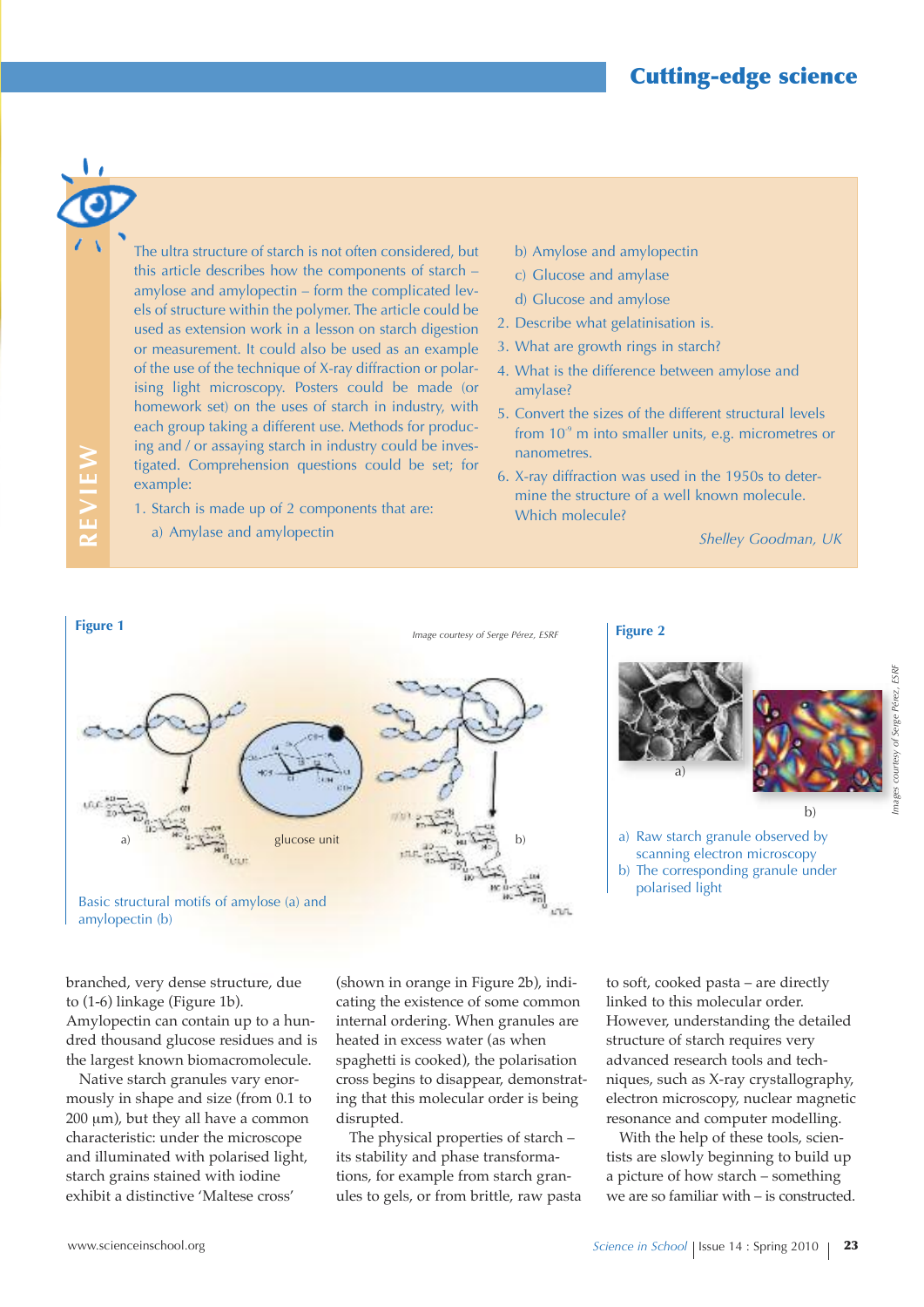#### **Starting from the nanoscale: double helices, lamellae and superhelices**

X-ray diffraction investigations at the nanoscopic level indicate that:

- **·** Starch is composed of thin lamellar domains (about 4.5 nm thick);
- **·** Each lamella is made up of about 100 double-stranded helices, each consisting of about 20 glucose units (Figure 3);
- **·** The double helices are very densely packed, with a high degree of regularity, like in a *crystal* (see glossary for italicised terms).

(For an explanation of how X-ray diffraction is used to analyse crystalline structures, see Cornuéjols, 2009.)

These X-ray results corroborate biochemical studies of the amylopectin molecule which show that this huge molecule is organised in *crystalline* clusters of double helices (Figure 4a): the lamellae revealed in the X-ray diffraction research consist of the clusters of double helices demonstrated in the biochemical studies. In this model, the branch points (the (1-6) links) in the amylopectin molecules are located in the less organised (or more *amorphous*) regions between the clusters. Amylose is entangled with amylopectin (Figure 4b), but so far

## **Glossary**

**Amorphous:** Describes a material (or part of material) that has no organisation and no order.

**Crystal:** A perfect crystal is a solid material whose constituent atoms, molecules or ions are arranged in an orderly repeating pattern extending in all three spatial dimensions.

**Crystalline:** Having the properties of a crystal; by extension, characterises parts of a material that are ordered (for example, a cluster of double helices all packed with the same orientation of the helix axis).

**Semi-crystalline:** Describes a material (typically a biopolymer) with both amorphous and crystalline parts. **<sup>A</sup>**

nobody knows exactly how.

**B**

**C k G R O u n d**

Additional X-ray studies, using the techniques of small-angle and wideangle scattering (SAXS and WAXS) to analyse hydrated starch, show that the lamellae of double helices are probably organised in a helical superstructure, or superhelix (Figure 5). (For an explanation of SAXS, see Stanley, 2009.)

#### **down from the microscale: growth rings and blocklets**

The lamellar and superhelix structures of amylopectin are only a small part of the whole picture, however. On a larger (microscopic) scale, it is known that starch granules are made up of alternating amorphous and *semi-crystalline* shells, between 100 and 800 nm thick. These structures are termed growth rings (Figure 6).

We know almost nothing about the amorphous parts of the growth rings. The more crystalline regions, however, can be studied by X-ray diffraction. Recently experiments using extremely focused X-ray beams at a synchrotron (see box on page 25) have demon-



Double-helix structure in amylopectin



a) The cluster model of amylopectin showing three lamellae (marked with arrows) b)Possible entanglement between an amylose chain (red) and amylopectin double helices (green and yellow)



Possible model of a superhelix structure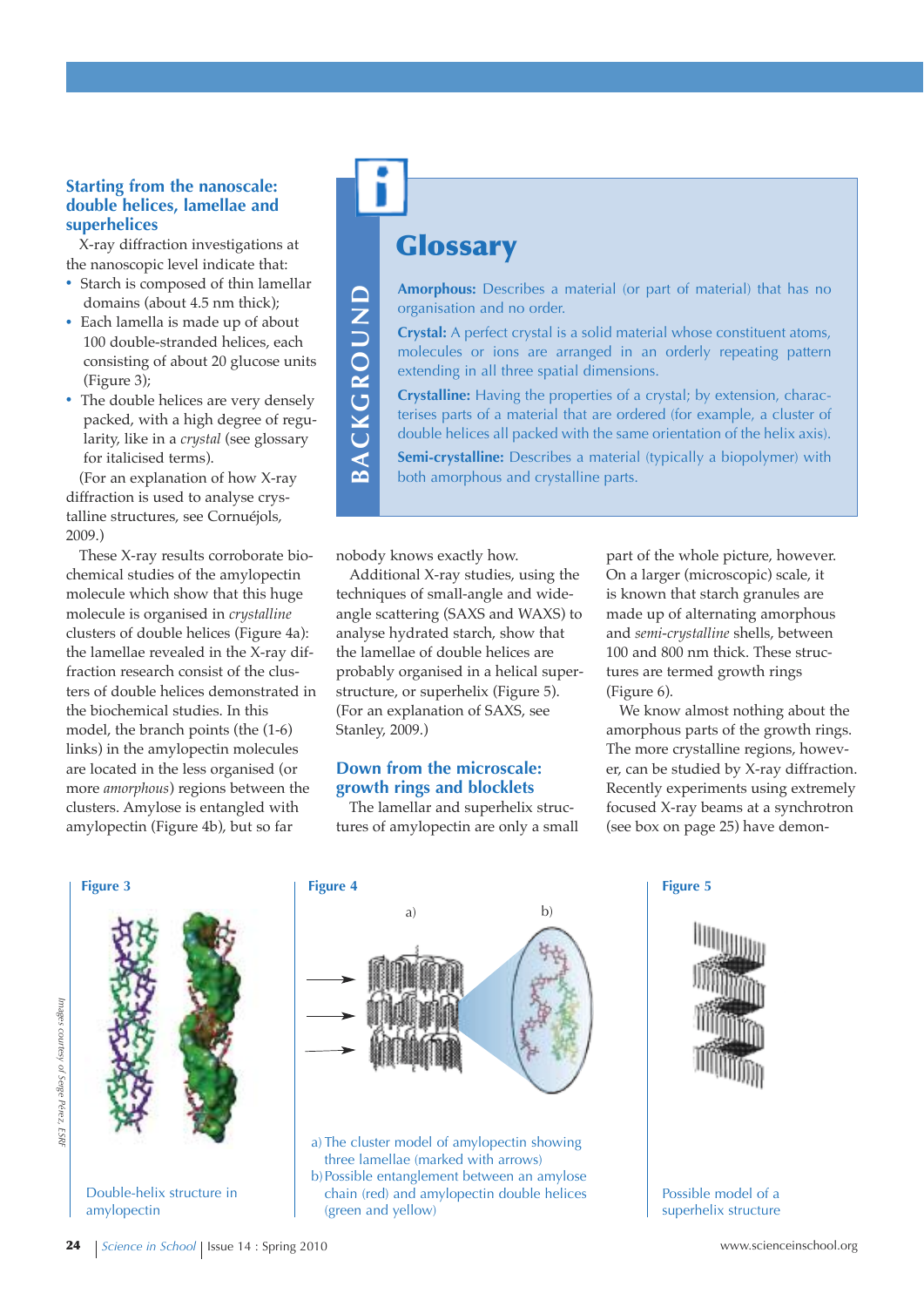strated that within the semi-crystalline regions, the nanoscopic lamellae are parallel to the surface of the starch granule (Figure 7, Chanzy et al., 2006). This enabled scientists to make the link between the small (microscale, e.g. the starch granules) and the very, very small (nanoscale, e.g. lamellae) – a link that is difficult to obtain in such structural investigations.

Another recent study, using atomic force microscopy to look at the starch granule's surface, showed the presence of blocklets within the growth rings. These blocklets are more or less spherical and have a size of 20–100 nm. So far, however, nothing more is known about these blocklets.

Taking all the studies together, we can be fairly sure about nanoscale structure (double helices forming lamellae) and the growth rings (alternating amorphous and semicrystalline shells); however, the evidence for the intermediate structures (the superhelices and the blocklets) is less solid. Furthermore, it is still unclear how the superhelices, blocklets and growth rings relate to each other. Figure 8 on pages 26-27, summarises the different structural levels (glucose units, helices, lamellae, superhelices, blocklets and growth rings), from the molecular

# **ESRF**

The European Synchrotron Radiation Facility (ESRF) in Grenoble, France, is a good example of a large facility operating day and night for the benefit of thousands of users from all over the world. A 'user' is a scientist, usually part of a larger team, who occasionally needs a powerful tool to obtain information on a sample of interest (a polymer, a protein crystal, a fossil or a catalytic reaction, for instance).

ESRF produces extremely intense X-rays, called synchrotron radiation. These X-ray beams are emitted by high-energy electrons, which circulate in a large storage ring, 844 m in circumference. The X-ray beams are directed towards the beamlines, which surround the storage ring in the experimental hall. Each of the 42 beamlines at the ESRF is specialised in a specific technique or type of research. For around half a dozen of them, this speciality is polymers.

In the future, polymer research will benefit from the newly created Partnership for Soft-Condensed Matter (which includes polymers). The introduction of nanobeams (even more focused, nano-sized Xray beams) will soon allow even finer structural analysis and yet more progress in the study of polymers, including starch.

 $(10<sup>-9</sup> m)$  to the microscopic  $(10<sup>-5</sup> m)$ level.

**B**

**C k G R O u n d**

As early as 1858, the Swiss botanist Carl von Nägeli had a brilliant intuition, stating that "The starch grain... opens the door to the establishment of a new discipline... the molecular mechanics of organised bodies." He would no doubt be astonished that, more than 150 years later, we are still struggling to understand the complex architecture of starch granules.

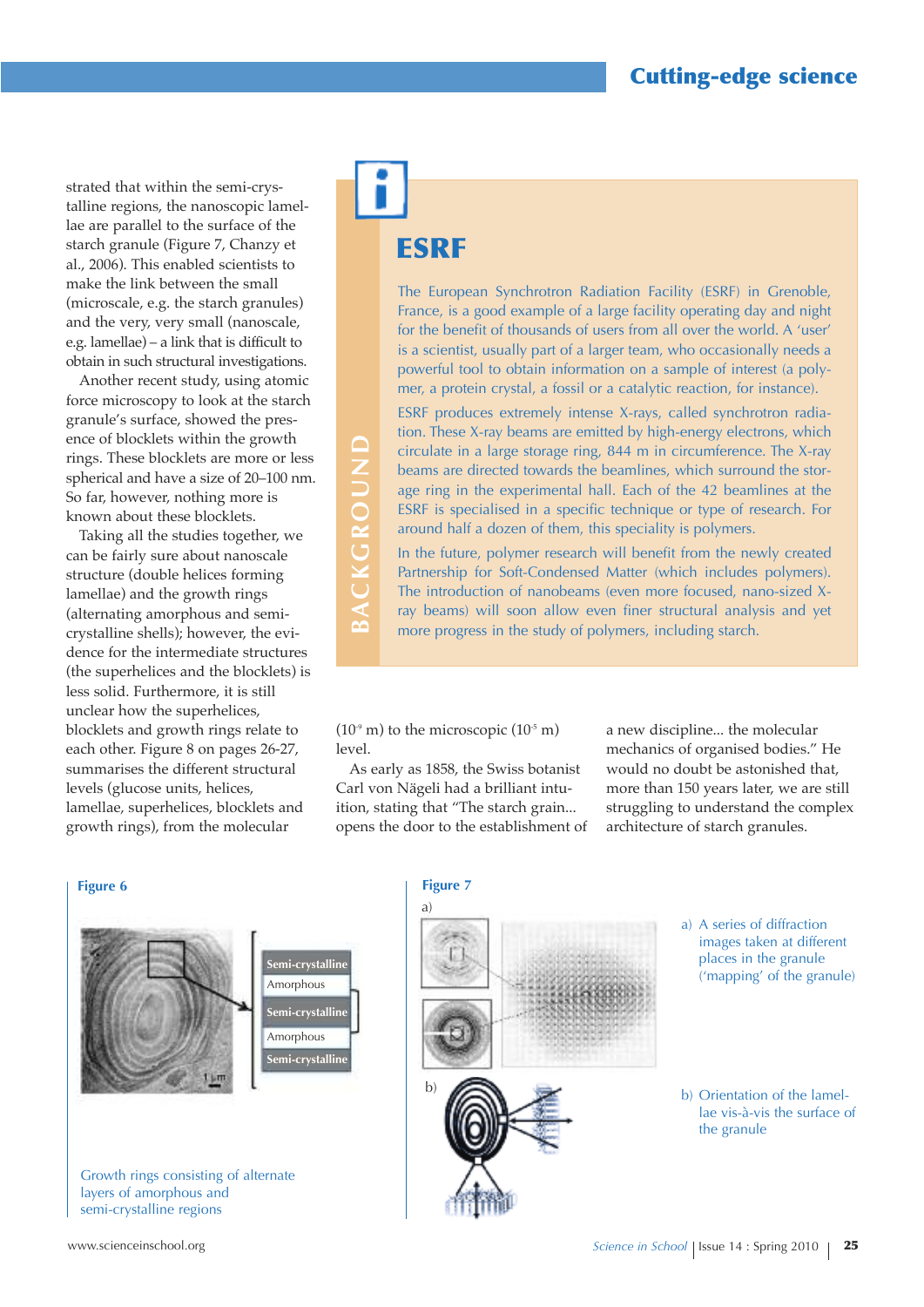#### *Image courtesy of Serge Pérez, ESRF*

#### **Figure 8:** The levels of starch organisation

#### **1 Glucose unit**

**a**

#### **b Double** helix

**Top:** X-ray fibre diffraction pattern demonstrating a double-helix structure (courtesy of Imberty et al., 1988) **Bottom:** model of the double-helix structure

#### **Lamella c**

**Top:** transmission electron microscopy image of hydrolysed starch, showing the shape of the crystalline lamellae (courtesy of Angellier-Coussy et al., 2009) **Bottom:** model of a crystalline lamella made of about 100 double helices

#### **Superhelix d**

**Top:** small-angle X-ray scattering (SAXS) and wide-angle X-ray scattering (WAXS) diffraction images indicating the presence of a superhelix structure (courtesy of Waigh et al., 2000)

**Bottom:** the superhelix model, with a pitch of 9 nm and a diameter of 18 nm

#### **Blocklets**

**e**

**f**

**g**

**Top:** atomic force microscopy image of the typical surface of a starch granule (courtesy of Gallant et al., 1997). The bumps seen on the surface indicate the presence of blocklets

**Bottom:** blocklet model. The blocklets are believed to be smaller in the amorphous regions (central region) than in the semi-crystalline regions (above and below)

#### **Growth rings**

Transmission electron microscopy image of an ultrathin section of hydrolysed starch granule, showing the growth rings as alternate layers of amorphous and semi-crystalline regions (courtesy of I. Paintrand, CERMAV, Grenoble, France)

#### **Granule**

**Top:** starch granule observed by scanning electron microscopy (large image) and the corresponding granule under polarised light (inset)

**Middle:** set of microfocus X-ray diffraction patterns recorded on a starch granule showing the distribution and orientation of the crystalline domains in a starch granule. Each diffraction pattern corresponds to an area of about  $3 \mu m^2$  of the specimen and steps of  $7 \mu m$  separate two patterns (courtesy of Buléon et al., 2009) **Bottom:** starch granule section showing the radial orientation of the crystalline domains (lamellae) in a starch granule



#### **References**

- Angellier-Coussy H, et al. (2009) The molecular structure of waxy maize starch nanocrystals. *Carbohydrate Research* **344**: 1558-1566. doi: 10.1016/j.carres.2009.04.002
- Buléon A, Véronèse G, Putaux JL (2007) Self-association and crystallization of amylose. *Australian Journal of Chemistry* **60**: 706-718. doi:10.1071/CH07168
- Chanzy H, et al. (2006) Morphological and structural aspects of the giant starch granules from *Phajus grandifolius. Journal of Structural Biology* **154(1)**: 100-110. doi: 10.1016./j.jsb.2005.11.007
- Cornuéjols D (2009) Biological crystals: at the interface between physics, chemistry and biology. *Science in School* **11**: 70-76. www.scienceinschool.org /2009/issue11/ crystallography
- Gallant DJ, Bouchet B, Baldwin PM (1997) Microscopy of starch: evidence of a new level of granule organization. *Carbohydrate Polymers* **32**: 177-191. doi: 10.1016/ S0144-8617(97)00008-8
- Imberty A et al. (1988) The double-helical nature of the crystalline part of A-starch. *Journal of Molecular Biology* **201**: 365-378. doi: 10.1016/0022-2836(88)90144-1